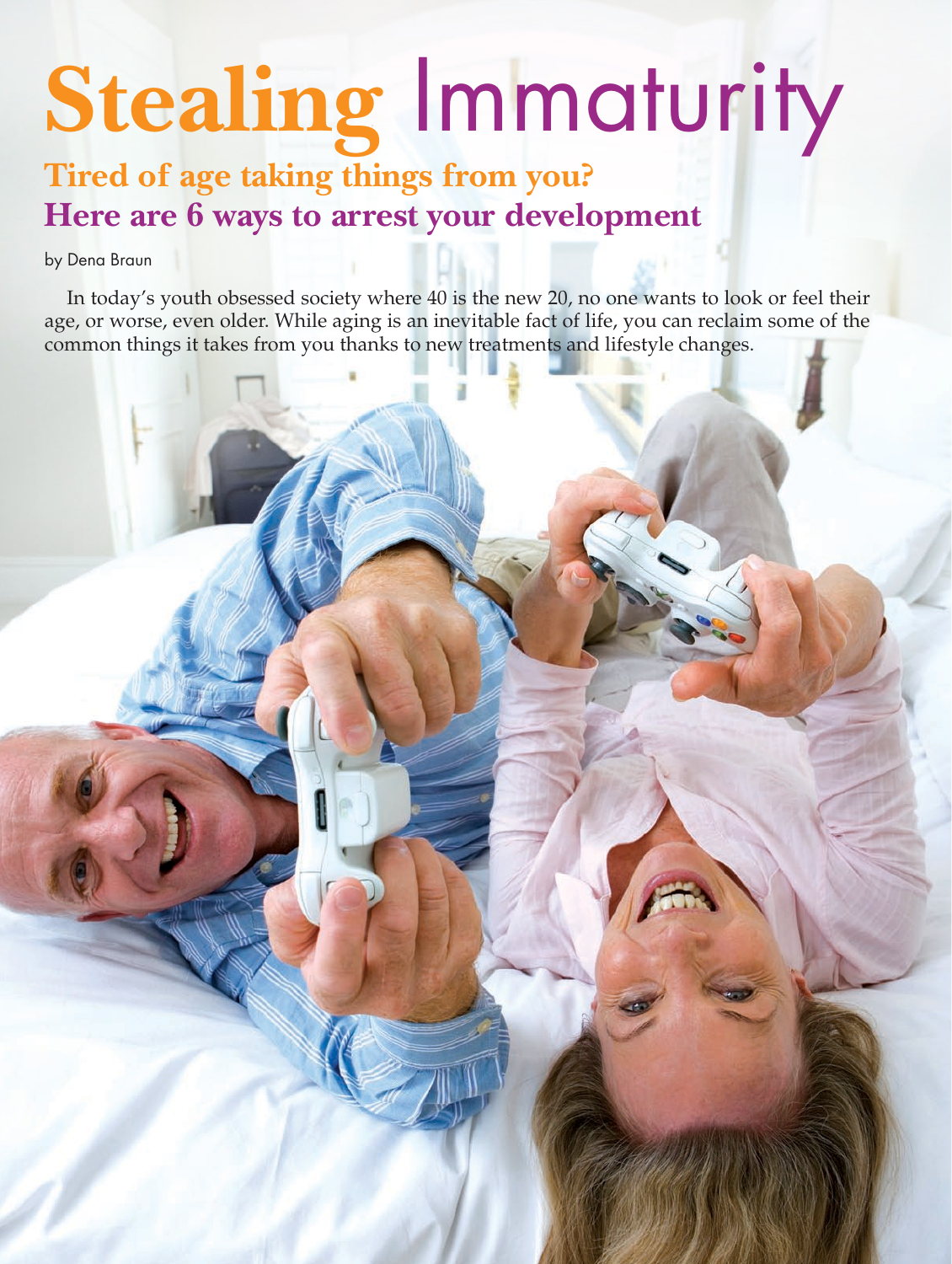## **•••Up Close** and Picture Perfect

Almost like clockwork, people turn 40 and suddenly they're squinting and playing the trombone to read anything with fine print. The term presbyopia, or farsightedness, derives from a Greek word that means "old person," but in those days people retired and bought a home in Florida at the age of 25, so their definition of age was a



bit exaggerated. Biologically, what happens, much like your husband, as the lens in the eye ages, it becomes more and more inflexible. Squinting does work, a little, because you are putting extra pressure on the eyeball to help bend your lens.

Crystal lens replacement (CLR) is a surgical procedure that replaces your natural lens with an implantable variable focus lens. Sounds scary, but this accommodating lens works in conjunction with your eye muscles to allow you to see both up close and at a distance. Currently, the operation is only approved by the Food and Drug Administration to treat cataracts, but many ophthalmologists are also using it to treat presbyopia.

"Eighty to 90 percent of people will not need reading glasses after CLR," says Dr. Christopher Coad, medical director at Chelsea Eye Associates in New York City. "The rest would need only mild reading glasses for dim light or extremely up-close situations."

While off-label uses of a procedure are perfectly acceptable, Coad and other eye professionals are reluctant to use CLR on everyone.

"I'm very cautious on operating on someone who has excellent vision and is only doing it to eliminate the need for reading glasses because there is no risk-free surgery," Coad says. "My ideal patient is someone who is over 45 with other vision problems, has a certain pupil size and has no other eye pathology."

### **•••The End** of Comb-Overs

More than 60 million Americans have thinning hair and over half of men older than 50 have some hair loss.

According to Dr. Antonio Armani, author of *How to Beat Hair Loss*, more than 50 percent of loss is genetic and due to how testosterone forms a combination of chemicals called DHT, which causes hair follicles to fall out. The level of DHT changes as we age. Other triggers for thinning and loss of hair include a diet low in protein or iron, stress, and certain drugs and illnesses.

"If you notice thinning hair, the first thing you should do is see a dermatologist to find the

underlying cause," says Dr. Carolyn Jacob, director of Chicago Cosmetic Surgery & Dermatology. "There are medications for men, like Propecia, that maintain the level of hair you have when you start it."

While there are fewer options for female hair loss, some women find success with Rogaine or Spironolactone, an antiandrogen pill that works by preventing DHT from binding with androgenic receptors.

According to Jacob, biotin supplements also bolster hair growth. Because the strength of supplements isn't regulated, she suggests obtaining them through a physician so you're assured of getting a pharmaceutical strength product.

Phyto, a line of botanical-based hair products, recently launched an anti-aging line to combat thinning hair. Phytodensium shampoo and serum are designed to supply proteins, minerals and essential fatty acids to bring the follicle back to normal size so hair comes in thicker.

"It's the best thing to come out of our lab in 30 years," says Christyn Nawrot, national training manager for Phyto.

#### **••• Make Every Night** Prom Night

It's normal that our interest in sex and ability to perform slow with age, but neither men nor women need to take it lying down. The basic cause in both sexes is a decline in hormones, but how low sex drive and performance are treated is gender specific.

**Women:** According to Dr. Terry Hoffman of Mercy Medical Center in Baltimore, part of a woman's desire for sex is to procreate. When she enters menopause and that need is no longer there, and her hormone level drops, a decline in her interest in sex results.

Because sex generally has an emotional component for women, Hoffman believes that a simple way to increase desire is to increase the fun and foreplay in relationships. To treat the physical causes, she recommends using a testosterone cream designed to allow a woman to both get aroused and orgasm quicker, and lubrication to make sex less painful.

While men have erectile dysfunction drugs, there isn't a miracle pill out there for women yet.

"We function completely differently than men and that will make a pill to treat low sex drive more difficult," Hoffman says. In the interim there is an herbal supplement called Avlimil that she recommends patients try.

**Men:** The gold standard for treating performance issues are erectile dysfunction drugs. Until now men had to take a pill within 36 hours of having sex, but earlier this year, the FDA approved a form of Cialis that men take once a day.

> "It's just like taking a daily vitamin," says Michael Perelman, PhD, clinical associate professor of psychiatry at the Weill Medical College at Cornell University. "It has less side effects and gives a couple spontaneity back in their sex life."

> > A major drawback is the cost. A monthly supply runs about \$350 and many insurance programs will not cover it.